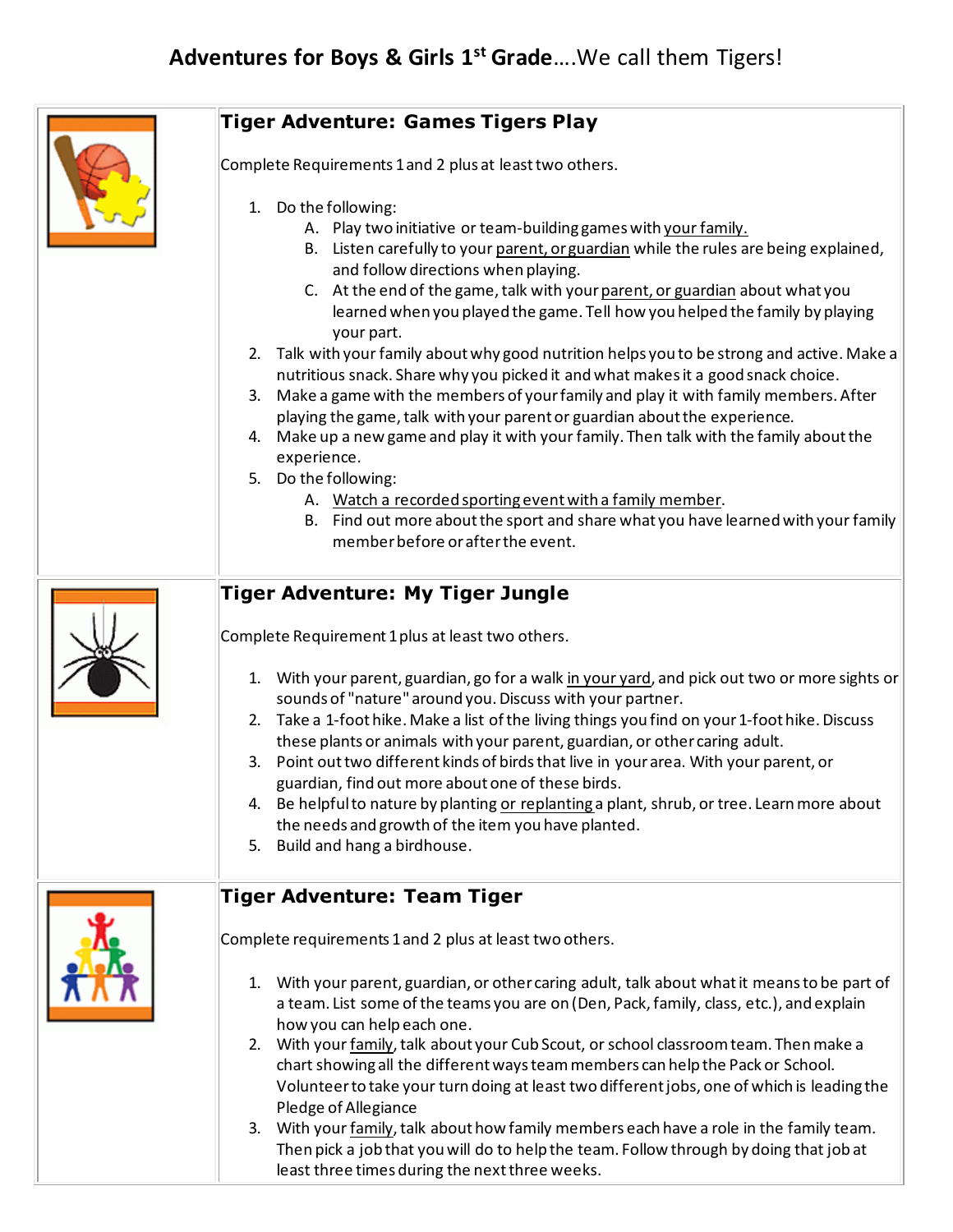| 4. With your family, participate as a team in a service project that helps our country or your<br>community. Examples include writing to veterans or those in nursing homes, donating<br>extra food for the food pantry,<br>5. With your family, make a chart or picture showing how you and your teammates make a<br>better team because you are alike in some ways but different in others.                                                                                                                                                                                                                                                                                                                                                                                                                                                                                                                                                                                                         |
|-------------------------------------------------------------------------------------------------------------------------------------------------------------------------------------------------------------------------------------------------------------------------------------------------------------------------------------------------------------------------------------------------------------------------------------------------------------------------------------------------------------------------------------------------------------------------------------------------------------------------------------------------------------------------------------------------------------------------------------------------------------------------------------------------------------------------------------------------------------------------------------------------------------------------------------------------------------------------------------------------------|
| <b>Tiger Adventure: Tiger Bites</b><br>Complete requirements 1 and 2 plus at least two others.<br>1. With your parent, guardian, or other caring adult, find out about good food choices and<br>not-so-good choices. Identify three foods that you think would be good choices and<br>three foods that would not be good choices.<br>2. Explain the importance of hand washing before a meal and cleanup after a meal. Then<br>show how you would do each.<br>3. Show that you know the difference between a fruit and a vegetable. Eat one of each.<br>4. With your parent, guardian, or other caring adult, pick a job to help your family at<br>mealtime. Do it for at least four meals.<br>5. Talk with your parent, guardian, or other caring adult about what foods you can eat with<br>your fingers. Practice your manners when eating them.<br>6. With your parent, guardian, or other caring adult, plan and make a good snack choice or<br>other nutritious food to share with your family. |
| <b>Tiger Adventure: Tiger Circles: Duty to God</b><br>Complete requirement 1 plus at least two others.<br>1. Discuss with your parent, guardian, or other caring adult what it means to do your duty<br>to God. Tell how you do your duty to God in your daily life.<br>2. With a family member, discuss how your family expresses reverence for God.<br>If possible, Earn the religious emblem of your faith that is appropriate for your age or<br>3.<br>grade.<br>4. Help with a family service project and talk with your family about how helping others is<br>part of our duty to God.<br>5. With the approval of your parent/guardian, or other caring adult, think of and then carry<br>out an act of kindness or respect that you think shows duty to God.                                                                                                                                                                                                                                   |
| <b>Tiger Adventure: Tigers in the Wild</b><br>Complete Requirements 1-3 plus at least one other.<br>1. With your parent, guardian, or other caring adult, name and collect the Cub Scout Six<br>Essentials you need for a hike. Tell your den leader what you would need to add to your<br>list to prepare for rain.<br>2. Prepare for a short hike with your family and show how you would carry your own gear.<br>Show you know how to get ready for this hike.<br>Do the following:<br>3.<br>A. Listen while your parent or guardian reads the Outdoor Code. Talk about how<br>you can be clean in your outdoor manners.<br>B. Listen while your Parent or Guardian reads the Leave No Trace Principles for<br>Kids. Discuss why you should "Trash Your Trash."<br>C. Plan to apply the Outdoor Code and Leave No Trace Principles for Kids on a<br>future Tiger Den and Pack outings.                                                                                                             |